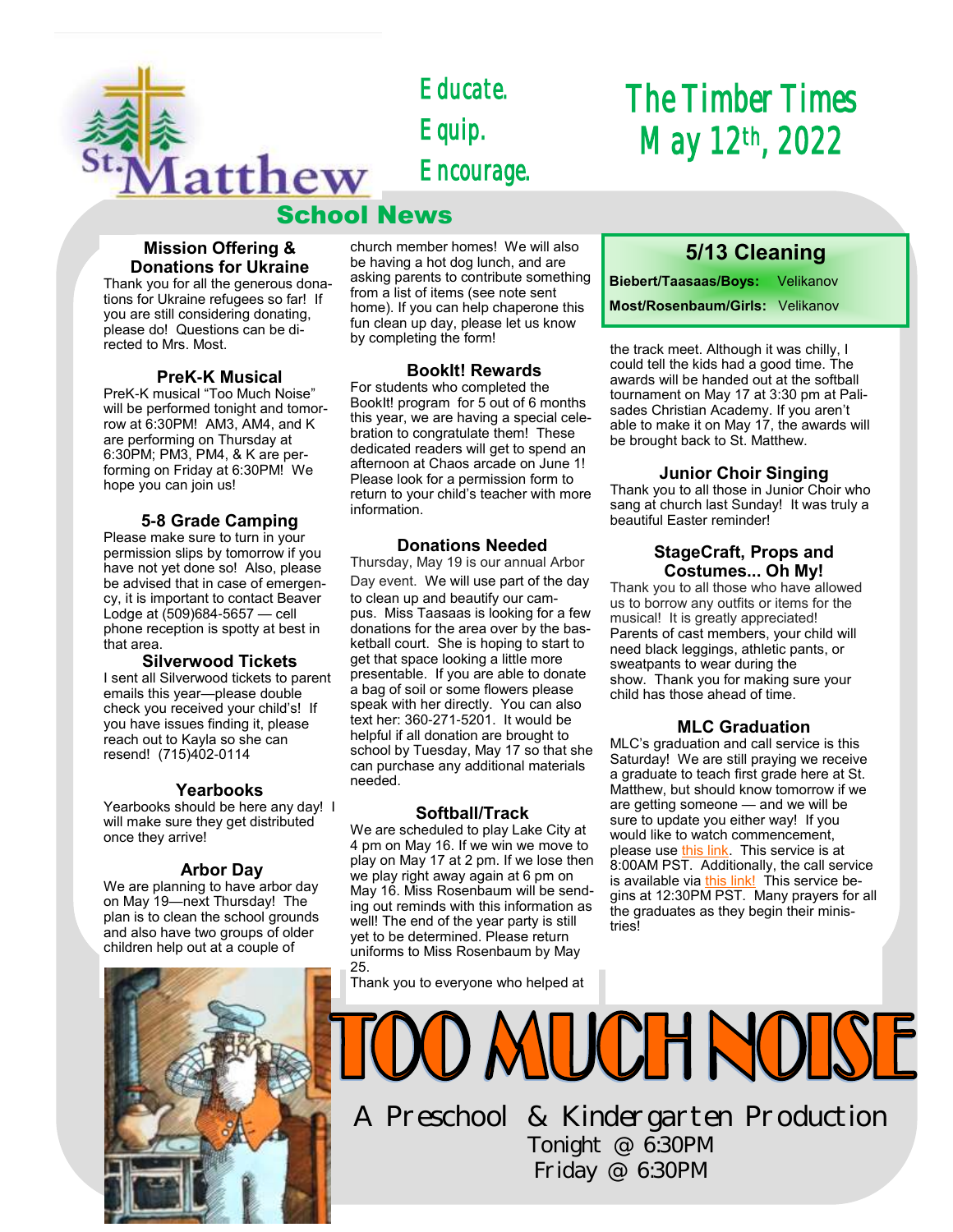## Classroom News

**Preschool News**

#### Miss Donna Lindsay(509.638.5361)

Such a busy and beautiful week we had in preschool! The main focus all week has been on our musical tonight and tomorrow night. Break a leg!! Thank you to all of you parents who were able to have your child attend our dress rehearsal on Wednesday. What a great sneak peek into tonight and Friday night's performances. The children will do an amazing job!!

What can top our musical this week?? Not much, but we do have a new theme in our preschool!! DINOSAUERS!! We have dinosaurs everywhere!! Dinosaurs in the Drama Center that the children can play with, dinosaurs and play-dough in the Sensory Center that the children stamp out dinosaur footprints and even dinosaur lacing cards in the Math Center. Great fun with dinosaurs this week!!

Some of the classes had fun cutting out a puzzle of a dinosaur and then gluing it down on paper. Other classes had fun making a dinosaur from their own handprints!! A lot of fun with dinosaurs in preschool!!

We will be celebrating the color purple next week Monday and Tuesday. Please have your child wear and/or bring something purple to school on those days!! FUN with purple!!

Also, next week we will be reviewing EVERY letter of the alphabet: A-Z. Four year old classes, please bring anything you would like for show 'n' tell. The rest of us get to guess the beginning letter!! AHHH!! Great show 'n' tell week!! Fun for all!!

Our bible verse we will focus on in class is Mark 16:15 "Preach the good news."

Have an amazing weekend with your family. Enjoy every moment together!! These are priceless days!!

#### **Kindergarten News** Miss Rachel Taasaas (360.271.5201)

#### **Graduation**

Kindergarten graduation is a month away on Sunday, June 5 at 10 am. They will be getting their diplomas as well as singing a song during the service. I will send the words home in your child's yellow folder. We are singing verses 1 and 3 as well as the refrain.

#### **Memory Work**

**May 19-** Our help is in the name of the Lord, the Maker of heaven and earth. Psalm 124:8

**Too Much Noise!**

The kids have worked so hard on their performance! I am so incredibly proud of them!! I hope you enjoy it.

## **1st-2nd Grade News**

Miss Erika Rosenbaum (269.326.5437)

#### **Memory Work/Christlight**

- 5/17 Isaiah 41:10
- 5/19 Matthew 28:20b
- Please read the Bible stories (The Man Who Could Not Walk and Peter and John are Arrested) from this week with your child this weekend and sign and return the GREEN sheet.

#### **1st Grade Homework**

- Purple bookmark (Theme 9-3) will be due May 16.
- Lightning Words (Theme 10 Week 1) will be due May 20. Make sure to be turning these in or a free pass will be used.
- Spelling test will be on May 20. We are working on the -or words. These are the words for next week: store, corn, for, more, or, morning, afford, before, other, laugh. Please help your child learn these words.

## Read 20 minutes a day.

#### **2nd Grade Homework**

 Spelling test will be on May 20. We are working on how "air" can be spelled 5 ways (air, are, ear, ere, eir) These are the words for next week: chair, hair, fair, stair, bear, wear, tear, bare, care, stare, nowhere, theirs. Please help your child learn these words.

## Read 20 minutes a day.

#### **Extra Notes**

- Please bring a water bottle every day!
- Toys have been being brought to school and given to other children. Please keep the toys at home unless it is being brought to school for show-n-tell. Also remind your child not to be trading items at school. Thank you.
- Make sure to have your child wear tennis shoes on Fridays.
- Next Wednesday, a family will be giving a presentation about Norway as they will be moving there this summer. They will be talking about Norway as well making a Norwegian dish for the kids to try.
- We will be singing "I Want to Walk as a Child of the Light" for the graduation service on June 5. We will be singing verses 1 and 3 along with the refrain.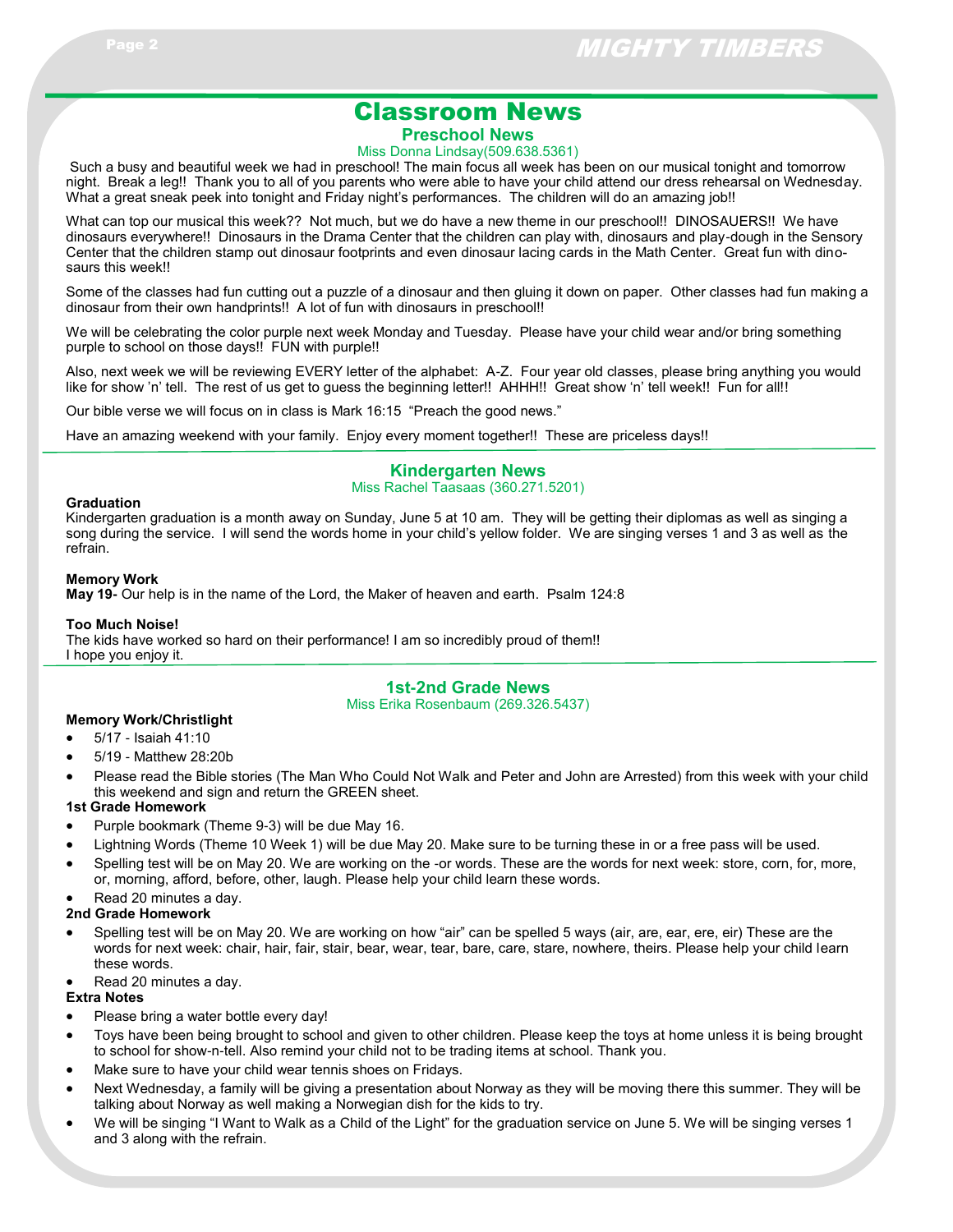## **3rd-4th Grade News**

Mrs. Michelle Most (832.212.9102)

Congratulations to the 5 gold star **Book-it** readers! They have earned a trip to Chaos arcade to have some fun on Wednesday, June 1st from 1-2:30 pm.

**Arbor Day** is scheduled for Thursday, May 19th. If you have a rake we could borrow, please put your name on it and bring it to school on Arbor day and set it outside the classroom door. If you can lend a hand and be in charge of a group of students, let me know! Lunch will be provided for everyone that day also.

**Science -** We all learned so many new things about the different phyla of the animal kingdom through our slide presentations! They all did so well on them too! So proud of all of them!

**Reading-** We are continuing our adventure with the Ingalls family in Little House on the Prairie. We have learned about digging a well and the dangers that go along with it.

#### **Extra Notes**-

- Please send a water bottle to school with your child each day.
- Mark your calendars, we are set to sing for graduation on Sunday, June 5th at 10 am. It will be great to hear all of the children's voices sing together one more time this year.
- The school-wide bocce ball tournament has begun! Each student partnered up with a student from a different classroom and came up with a team name. Now the fun begins during recess. Who will come out on top?
- We have a lot of summer birthdays in our classroom! So if you/your child would like to celebrate their birthday during the school year let me know what day during their week would work best for you! June birthdays will be celebrated the week of May 16-20. July birthdays will be celebrated the week of May 23-27. If you have any questions, please feel free to ask!

Have a blessed week in the Lord!

## **5th-8th Grade News**

Mr. Jacob Biebert (715.402.0094)

We just finished up our  $2<sup>nd</sup>$  to last full week of school with our camping trip and Memorial Day coming up. However, there are lots of things to happen and do before the end of school. Please encourage your children to keep working hard to the very end. I think I have had more questions asked of me recently as to how many days left in school than I have had for help with homework all year.

Here is next week's memory work:

Monday 5/16: Ephesians 1:7, 1 Peter 1:18,19; Wednesday 5/18: John 8:31; Thursday 5/19: Hymn 128: 1,2,5

We continued our American Revolution study in 5-6<sup>th</sup> grade this week, as we dug deeper into the battles and their outcomes on the pathway to freedom from Great Britain.

The 7-8<sup>th</sup> grade history class started their final topic in Washington State History on the Boldt Decision. As I told the students, this decision came with gunfights, boat races, and war. Sound intriguing? Well, it really is. Ask your child about how the Boldt Decision has affected our State.

We had our taxonomy test this week. Next week we are going to look more specifically at fungi, bacteria, and protists. This should be extremely exciting! ;)

Please don't forget to turn in your camping trip forms. They are due tomorrow along with \$20 for each person that is going. We will be leaving right after school next Thursday and we will be coming back Saturday afternoon.

I pray you all had an amazing week and that you all have an amazing weekend! God Bless!